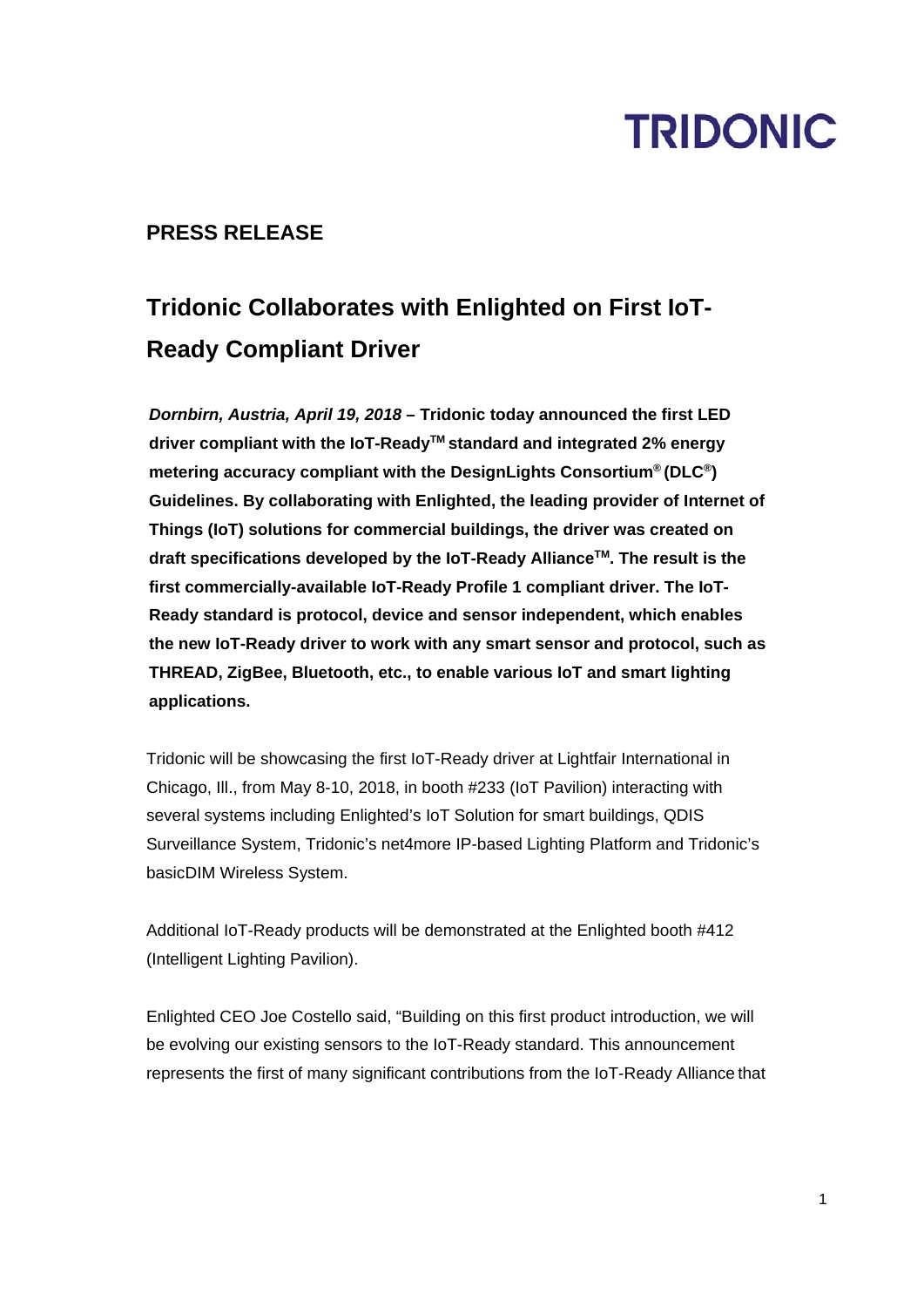### **TRIDONIC**

will enable new technologies and speed the adoption of LED lighting and building control networks in the U.S."

Karl Jónsson, Chief Commercial Officer, Tridonic Inc. said, "With the IoT-Ready driver, we can be fully agnostic since you can use the driver with any protocol and any system that you want. We have shown integration with Tridonic's net4more platform and other systems from Tridonic and partners. For Tridonic, as an IoT solutions provider and new player in the U.S., it allows us to bring real differentiating value to the industry. Especially in the U.S., as no other standard allows bridging directly from the U.S. dominating 0-10v interface to smart IoT solutions at manufacturing time or in the field. We look forward to collaborating with Enlighted and other IoT-Ready members to create additional products based on the IoT-Ready standard for the U.S. marketplace. We also encourage other manufacturers to join us in the IoT-Ready Alliance to get access to specifications and contribute to future profiles and revisions."

#### **Demos at Tridonic's Lightfair Booth #233 (IoT Pavilion)**

Along with showcasing the new IoT-Ready drivers, Tridonic will be providing updates and progress on its popular net4more platform. Also, for installations that simply need dimming and scene programming but no diagnostics or cloud-based applications, Tridonic will be demonstrating its basicDIM Wireless System, which is a Bluetooth-based lighting control system that works directly with a phone. It's suitable for smaller retail installations and other similarly-sized venues, as well as retrofit solutions that want light energy management and control capability, etc. For members of the media that would like to schedule an interview with Tridonic, please contact Angie Kellen, akellen@openskypr.com.

#### **Alliances**

Last year, to address the U.S. market, Tridonic co-founded with Enlighted the IoT-Ready Alliance. The IoT-Ready Alliance is an industry organization working to make it easy for all LED lighting fixtures and the buildings they are installed to be made "smart" by simply plugging in a compatible IoT sensor. Enlighted and Tridonic are